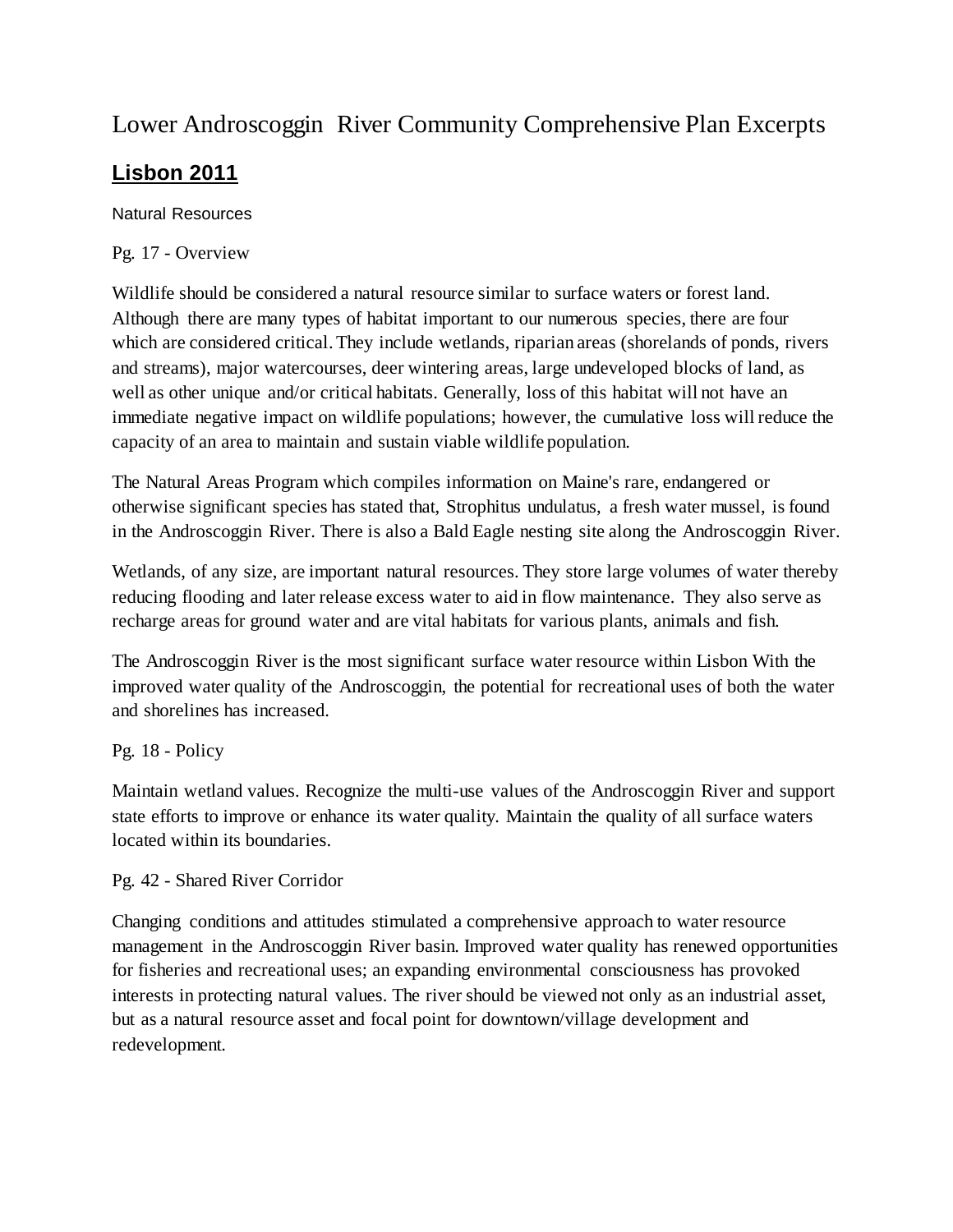Because the Androscoggin River is a shared resource of significant importance, the communities at the southern end of its drainage should work toward joint efforts to achieve its full values.

### Sabattus River

The Sabattus River flows from Sabattus Lake in Sabattus and joins the Androscoggin River between Lisbon Center and Lisbon Falls. Historically the River has had one of the lower water quality classifications. Dams along the River help maintain flows and water levels. The town of Lisbon and Sabattus need to work together to improve water quality and the recreational values.

Pg 119 Natural Resource Findings

With the improved water quality of the Androscoggin, the potential for recreational uses of both the water and shorelines has increased.

## **Auburn 2011**

### Pg 12 & 13 **A.3 ANDROSCOGGIN AND LITTLE ANDROSCOGGIN RIVERS**

### *Goal A.3: Protect the water quality and shoreline of Auburn's rivers to preserve the environmental and economic value of these areas.*

### **ANDROSCOGGIN RIVER**

The water quality of the Androscoggin River is not as good as it should be. Its water quality is affected by activities within in the City, within municipalities upstream, and by industries such as NextEra Energy Resources and paper mills. Auburn should continue to work with surrounding communities on efforts to improve the quality of the river.

## **Objective A.3.1:**

### **The state's water quality classification for the river should be increased from a Class C to a Class B by 2012.**

## *Strategies to achieve this objective:*

#### **Strategy A.3.1.a (Also Strategy A.3.2.a):**

Support the Maine Department of Environmental Protection (DEP) in its efforts to improve water quality throughout the Androscoggin River Corridor.

#### **Strategy A.3.1.b (Also Strategy A.3.2.b):**

Work with the Androscoggin Land Trust and other conservation organizations to purchase land and/or conservation easements along critical portions of the Androscoggin River.

## **Strategy A.3.1.c (Also Strategy A.3.2.d):**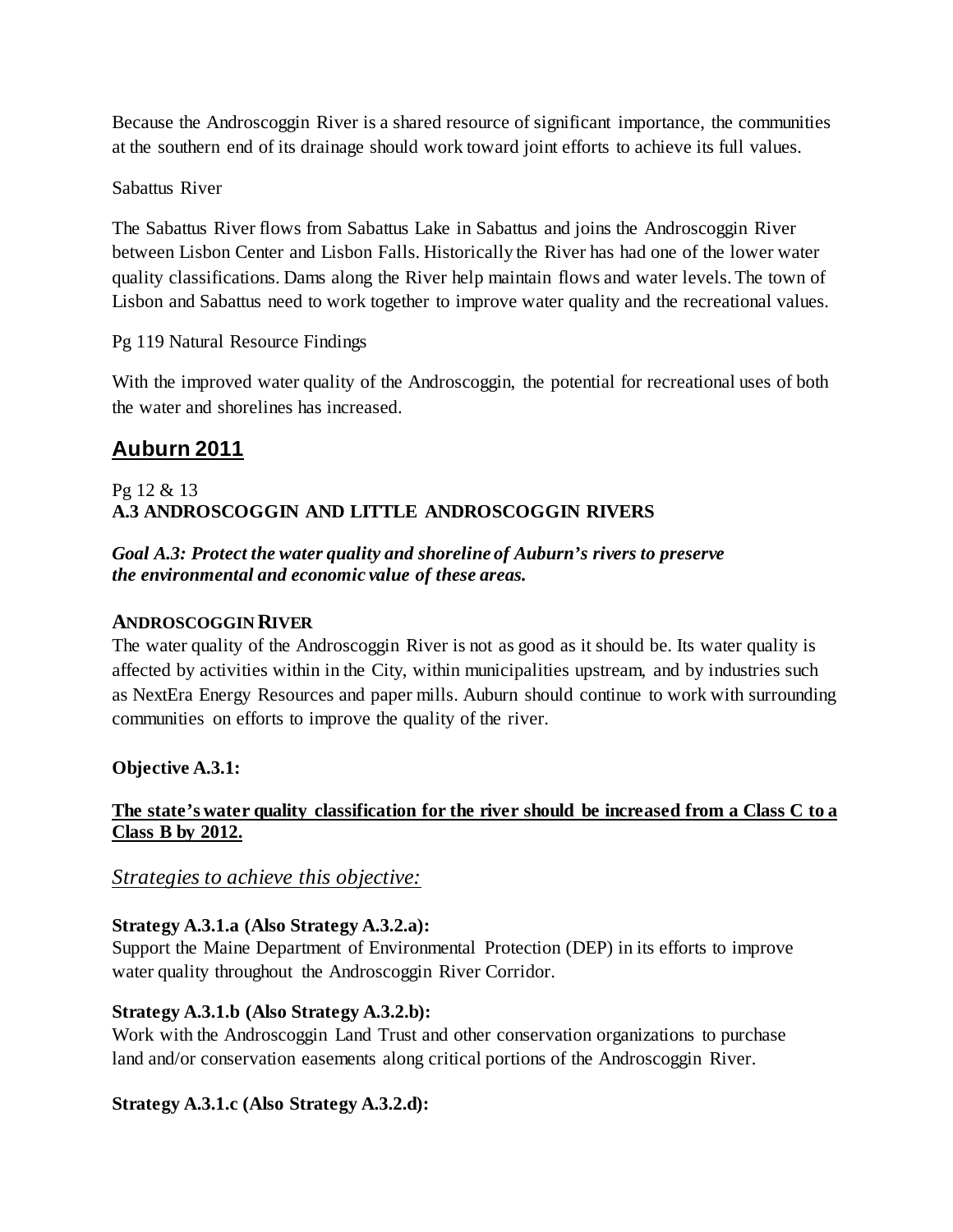Support and assist organizations such as the Androscoggin River Alliance, the Androscoggin Land Trust, Maine Rivers, and the Atlantic Salmon Federation in their efforts to improve the Androscoggin River and restore fish populations.

#### **Strategy A.3.1.d:**

Continue funding efforts to eliminate the remaining Combined Sewer Overflows (CSOs).

### **Strategy A.3.1.e:**

Collaborate with major industries and landowners to develop land/trail management plans to protect the river and establish adjacent recreational areas to enhance public access.

## **Strategy A.3.1.f:**

Continue to limit additional development in the undeveloped portions of the watershed (including most of areas along North River Road and Riverside Drive) by designating these areas Agricultural/Rural in the Future Land Use Plan.

## **LITTLE ANDROSCOGGIN RIVER**

Water quality concerns along the Little Androscoggin River include potential threats from surrounding urban and industrial land uses. Protections around the river include Shoreland Zoning and Resource Protection Zoning. Auburn should continue to work on efforts to improve the quality of the river.

## **Objective A.3.2:**

The state's water quality classification for the river should be increased from a Class C to a Class B by 2012 to protect the natural and scenic quality of the Little Androscoggin River shoreline.

## **Topsham 2019**

#### Pg 76

Having a stronger connection to the rivers is both a quality-of-life and economic opportunity for the Town and should be the focus of conversations to make this goal a reality.

## Pg. 79

The return of millions of river herring to Merrymeeting Bay and improvement of water quality on the Androscoggin River are fantastic successes; we shouldn't stop there. In the Recovery of Maine's Coastal Fisheries John Lichter notes "Maine's people and communities would benefit from additional ecological recovery. Our economy depends largely on a clean, natural environment that allows both tourism and the extraction of natural resources such as commercial fisheries."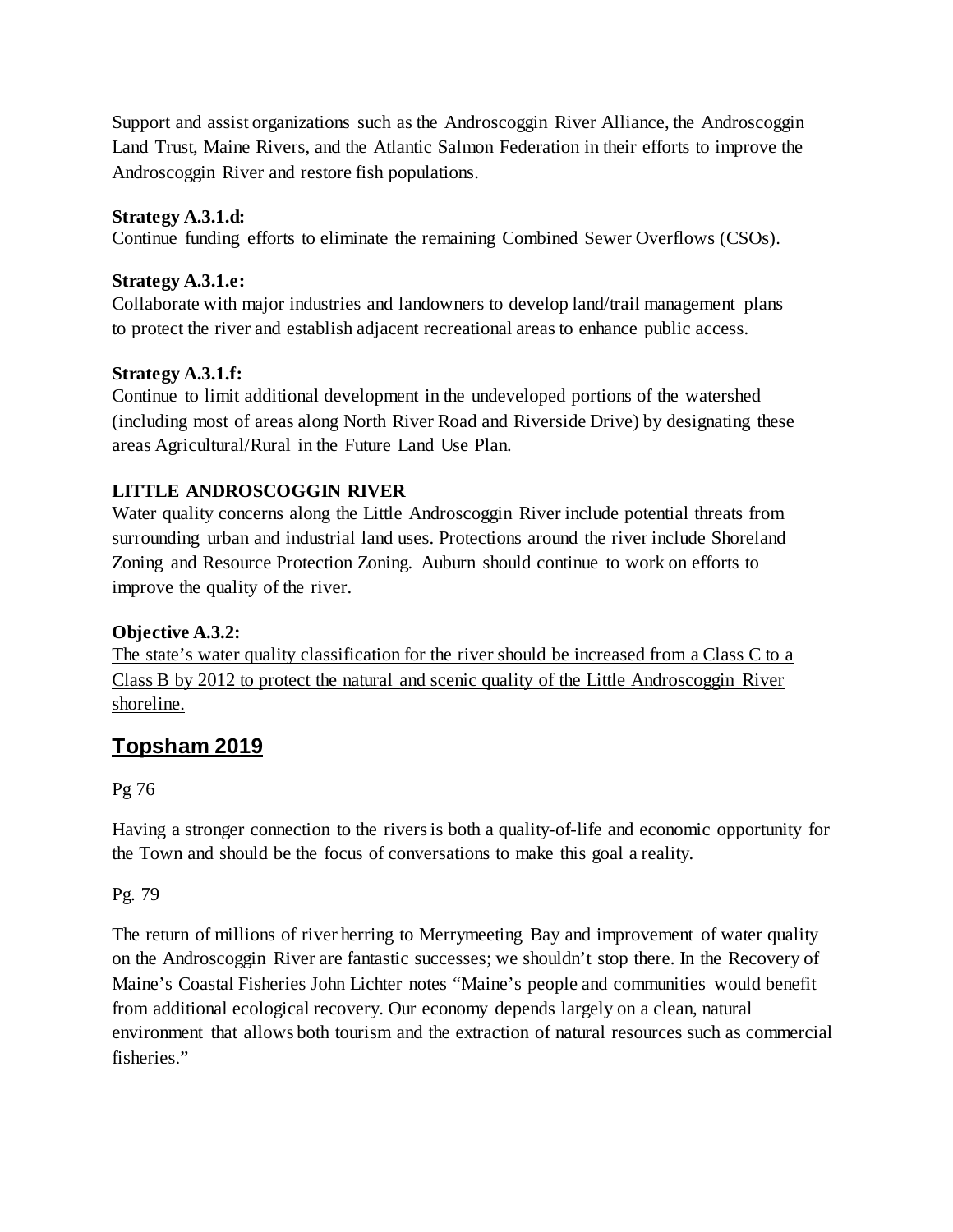Pg 105.

#### Water Quality

The health of the rivers and Merrymeeting Bay and the protection of drinking water resources are top priorities for residents. Pollution prevention strategies and ongoing water quality monitoring should be prioritized, with a focus on preservation of higher quality systems and aquifers.

#### Pg. 192

The tidal portion of the Androscoggin offers the most extensive fisheries in Topsham. This provides significant recreational and economic opportunities. Coastal fisheries in the Androscoggin include American eels, sea-run brook trout, shad, blue back herring, alewives, northern pike, and striped bass. Atlantic salmon have been identified entering the fish ladder at the Brunswick Hydro Dam Fish Ladder in the past, but in very small numbers.

## **Brunswick 2006**

Pg 35

Brunswick's Natural Resources: The Town has a wide range of natural resources: large areas of unfragmented forest that provide habitat for the full array of indigenous species; open fields that provide habitat for threatened species; freshwater wetlands and vernal pools that provide habitat for amphibians; the Androscoggin river and its tributaries that are regaining their recreation value due to continually improving water quality and fisheries; aquifers that provide drinking water to a large portion of the population; and coastal waters that provide recreational opportunities and the sustainable harvest of marine species.

#### Pg 38

Action 4: Prepare a concept plan for the Androscoggin River Corridor for recreational purposes.

#### Pg 42

Action 5: Support the concept of the north end of Brunswick's downtown as a recreational "hub" along the Androscoggin corridor, including the bike/path walkway to Cook's Corner, the canoe/kayak portage area, the swinging bridge, the waterfront park, the fish way, the boat launch site on Water Street, and the rowing club.

## **Durham 2018**

Pg 11

To protect identified rare and endangered species and habitats from degradation.

Pg 45

Andro impaired by historic pollution and ongoing discharges from upstream communities